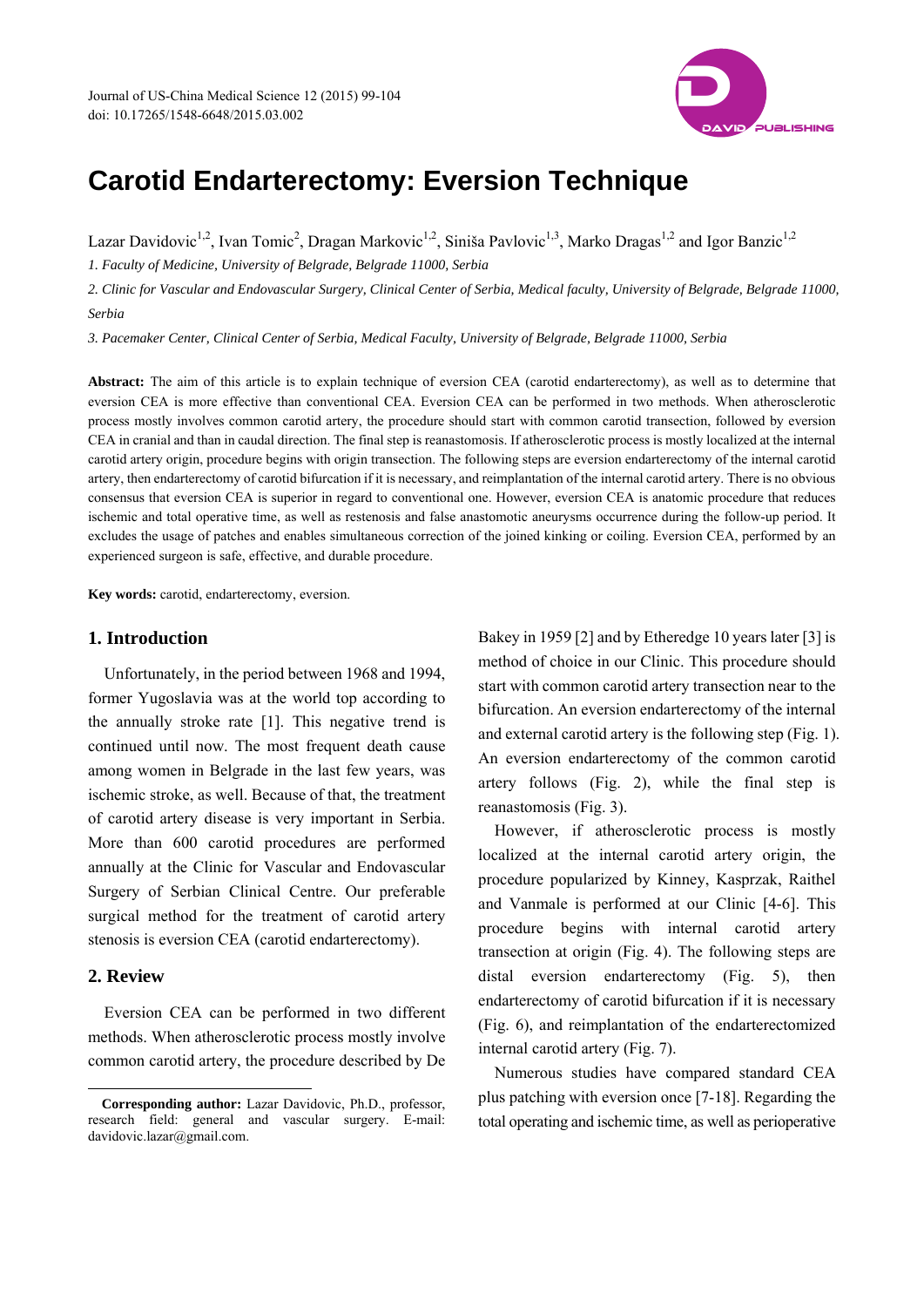

**Fig. 1 DeBakey/Etheridge's version of eversion CEA. Transection of the common carotid artery is followed by eversion CEA of the internal and external carotid arteries.** 



**Fig. 2 DeBakey/Etheridge's version of eversion CEA. Eversion endarterectomy of common carotid artery.** 



**Fig. 3 DeBakey/Etheridge's version of eversion CEA. The reanastomosis.** 



**Fig. 4 Kinney/Kasprzak/Raithel/Vanmale's version of eversion CEA. Transection of the internal carotid artery origin.** 



**Fig. 5 Kinney/Kasprzak/Raithel/Vanmale's version of eversion CEA. Eversion CEA of the internal carotid artery.**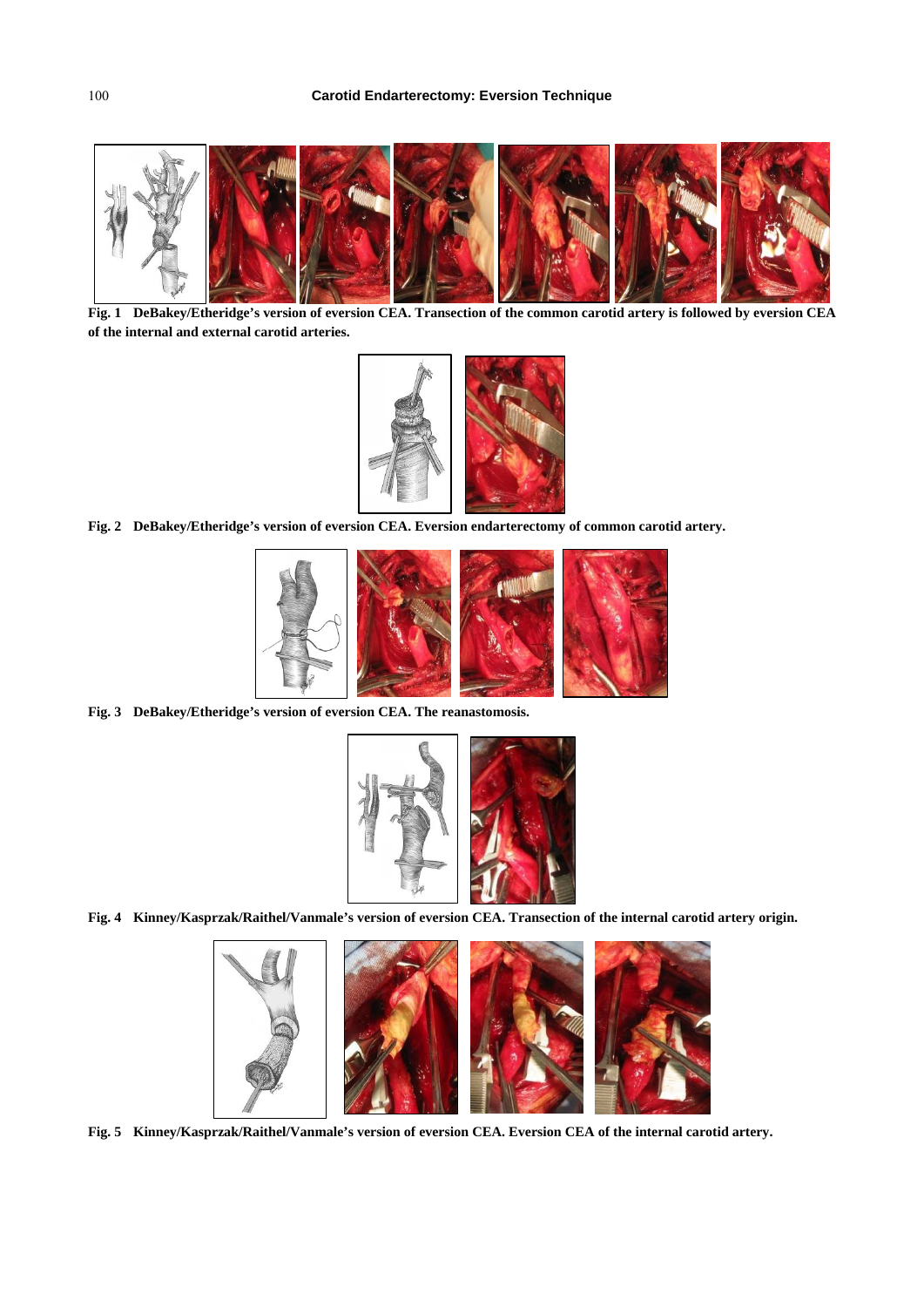

**Fig. 6 Kinney/Kasprzak/Raithel/Vanmale's version of eversion CEA. Endarterectomy of the common and external carotid artery.** 



**Fig. 7 Kinney/Kasprzak/Raithel/Vanmale's version of eversion CEA. Reimplantation of the endarterectomized internal carotid artery.** 

complications, first studies has favored to eversion CEA [7, 8]. One of these studies that compared conventional and eversion CEA has been conducted and designed in a truly interesting manner. Namely, on the one carotid artery at the same patient, Balotta and associates performed eversion, while on another side conventional CEA [9]. Regarding early and long term results, eversion CEA has been better [10].

The first randomized prospective multicenter study followed. It has been EVEREST (Eversion Carotid Endarterectomy versus Standard Trial Study) performed in Italy. A total of 1353 patients with carotid stenosis requiring surgical treatment were randomly assigned to received standard ( $n = 675$ ) or eversion ( $n =$ 678). Primary endpoints included carotid occlusion, major stroke, death, and restenosis rate [11]. The phases of EVEREST trial will be showcased [11-14].

According to preliminary results, eversion CEA reduced clamping time and probability of restenosis [11]. Their next report also, has shown slightly higher incidence of mid-term restenosis after standard CEA, but without statistical significance [12]. The result of next publication has been controversial. Namely longer

term follow-up in the EVEREST trial demonstrated that patients who underwent eversion CEA had a lower incidence of restenosis, than those who underwent standard CEA. However, standard CEA with patch angioplasty had the lowest incidence of neurologic events. Both differences were not statistically significant [13]. Two years later, authors of EVERST study concluded that reduced restenosis after eversion CEA, did not appear to be associated with clinical benefit in terms of reduced stroke risk, either preoperatively or later [14]. Two single center studies that emerged afterwards, did not show significant difference regarding long term restenosis between conventional and eversion CEA [15, 16].

Results of our prospective, randomized study which included 201 patients who were followed approximately 37.7 months, eversion CEA significantly reduces clamping and operating times, the early stroke rate, as well as long-term restenosis [17].

According to Cochrane review from 2009 that included a total of 2465 patients with 2589 arteries, there were no significant differences in the rate of perioperative stroke and/or death (1.7% vs. 2.6%, OR Z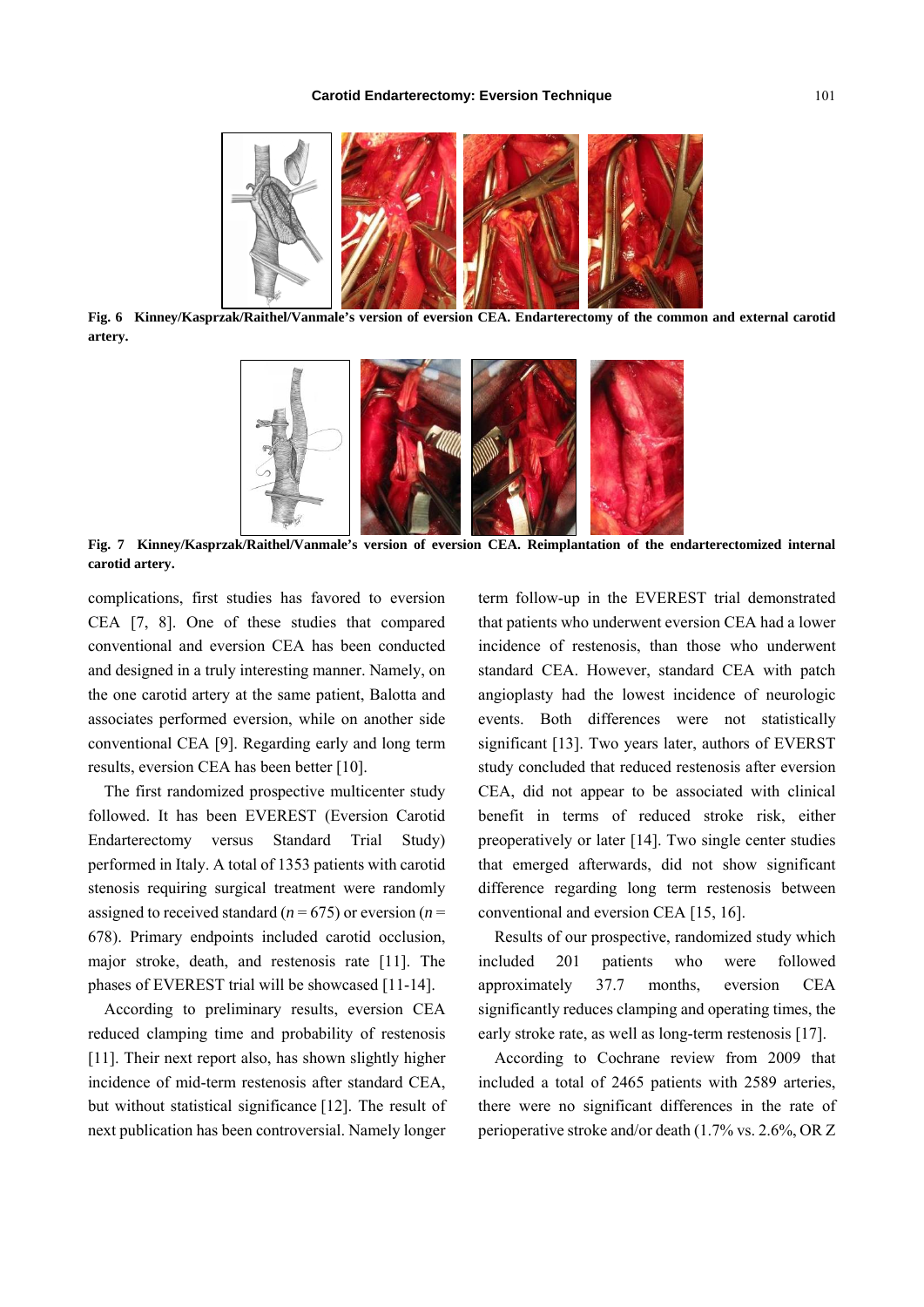0.44, 95% CI: 0.10e1.82) and stroke during follow-up (1.4% vs. 1.7%, OR Z 0.84, 95% CI: 0.43e1.64) between eversion and conventional CEA techniques [18]. Eversion CEA was associated with a significantly lower rate of hemodynamic significant restenosis during follow-up (2.5% vs. 5.2%, OR Z 0.48, 95% CI: 0.32e0.72). However, there was no evidence that the eversion technique for CEA was associated with a lower rate of neurological events when compared to conventional CEA [19].

Three years ago, we got a metaanalysis with more than 21 studies and 16,000 patients, that includes two studies from Serbia as well. One of them is from our hospital [17]. According to this metaanalysis, eversion CEA was associated with significant reduction in perioperative stroke (OR Z 0.46, 95% CI: 0.35-0.62, NNT Z 68, 95% CI: 56e96), death (OR Z 0.49, 95% CI: 0.34-0.69, NNT Z 100, 95% CI: 85-185) and stroke-related death (OR Z 0.40, 95% CI: 0.23-0.67, NNT Z 147, 95% CI: 115-270); the results were replicated at the subanalysis on PCEA (patch-CEA). Concerning long-term outcomes, eversion CEA presented with a significant reduction in late carotid artery occlusion (OR Z 0.48, 95% CI: 0.25-0.90, NNT Z 143, 95% CI: 100-769) and late mortality (OR Z 0.76, 95% CI: 0.61e0.94, NNT Z 40, 95% CI: 25e167); the subanalysis on PCEA replicated only the finding on late mortality [19].

There is no obvious consensus that one of these CEA techniques is superior to other. But let us face some facts. Eversion CEA is anatomic procedure that reduces ischemic and total operative time [7, 8, 17]. Then, the usage of patch is excluded. Simultaneous correction of the joined kinking and coiling is possible, easy and safe [5] (Fig. 8). Eversion CEA, which employs a transverse arteriotomy and reimplantation of the internal carotid artery or end-to-end anastomosis between proximal and distal segments of the common carotid artery, is reported to be associated with low restenosis [7-19]. The false anastomotic aneurysms occurrence during the follow-up period is almost

impossible [17, 19].

However, the usage of carotid shunt during eversion CEA is not always simple, easy and safe (Fig. 9).



**Fig. 8 Simultaneous correction of carotid stenosis with joined kinking/coiling.** 

(A) Preoperative DSA; (B) Perioperative finding; (C) Resection of a sufficient length of the stenozed and elongated part of the internal carotid artery; (D) Reimplantation of shortened internal carotid artery.



**Fig. 9 Shunt used during eversion CEA.**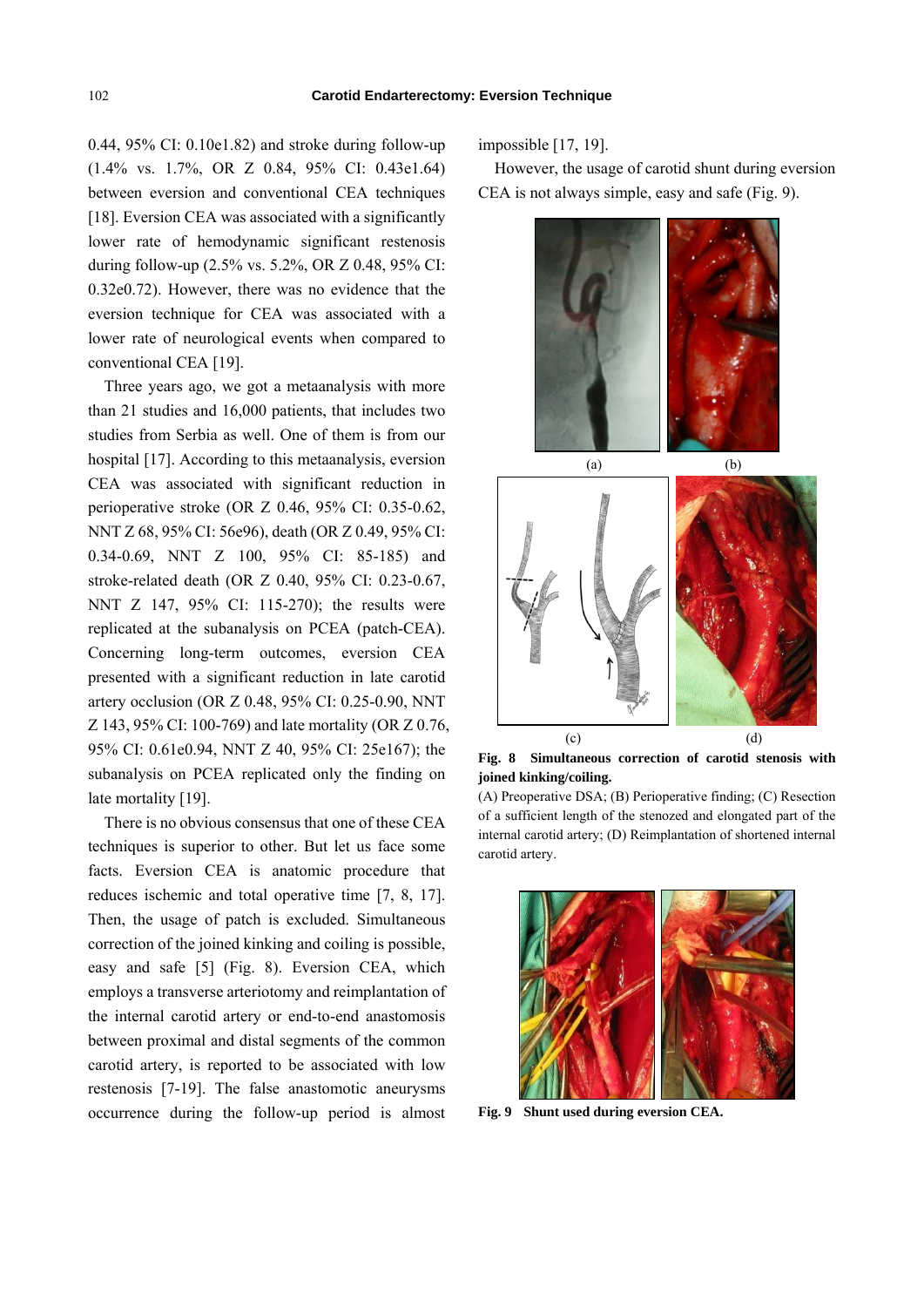

**Fig. 10 Significant step (greater than 2mm) at the proximal end of the eversion CEA in case of extensive atherosclerotic stenosis of the common carotid artery.** 

Extension of the atherosclerotic process towards proximally or distally can make eversion CEA more difficult and risky. The first reason is an increased risk of complications associated with a distal intimal flap [19, 20]. In cases of extensive atherosclerotic stenosis of the common carotid artery, eversion CEA leaves a step at its proximal end. According to some opinions, the presence of a step greater than 2 mm could cause brain embolism and local restenosis [21] (Fig. 10). Because of that, in such cases we perform carotid graft replacement.

According to ESVS (European Society for Vascular Surgery) guidelines, the choice of the CEA depends on the surgical familiarity and experience [20]. The different strategy is used in our Clinic. We perform CEA under cervical plexus block anesthesia. Following carotid dissection, a trial carotid artery clamming is performed that lasts 3 min. If there are no changes in patient's neurological state after this period, an eversion CEA without the usage of shunt is performed. In case that neurological changes occur, clamping is stopped until patient recovery. Then new clamping follows, a common carotid artery is opened longitudinally, a shunt is placed and conventional CEA is performed [22, 23]. Thanks to previous strategy, we improved early results [17] and significantly reduced the usage of carotid shunt from 37% at the period between 2000 and 2003, to only 7% during last year. Beside well known advantages, the usage of carotid

shunt also has some disadvantages. Those are the possibility of air brain embolization and internal carotid artery dissection [20]. Finally, in the presence of the carotid shunt, sometimes it is not so easy to perform CEA.

## **3. Conclusion**

Eversion CEA, performed by an experienced surgeon, is safe, effective, and durable procedure procedure. It reduces ischemic and total operative time, as well as, restenosis and false anastomotic aneurysms occurrence during the follow-up period.

### **Acknowledgments**

Presented study is a part of a scientific research project (No 175008) supported by the Ministry of Education and Science of the Republic of Serbia.

### **References**

- [1] Sarti, C., Rastenyte, D., Cepaitis, Z., and Toumilehto, J. 2000. "International Trends in Mortality from Stroke, 1968 to 1994." *Stroke* 31 (7): 1588-601.
- [2] DeBakey, M. E., Crawford, E. S., Cooley, D. A., and Morris, C. G. Jr. 1959. "Surgical Considerations of Occlusive Disease of Innominate, Carotid, Subclavian and Vertebral Arteries." *Ann. Surg.* 149 (5): 690-710.
- [3] Etheredge, S. N. 1970. "A Simple Technique for Carotid Endarterectomy." *Am. J. Surg.* 120 (2): 275-8.
- [4] Kiney, R., Hirsch, D., Seiller, C., Thiranos, J. S., and Petit, H. 1983. "Does Carotid Eversion Endarterectomy and Reimplantation Reduce the Risk of Restenosis?" *Ann. Vasc. Surg.* 7 (5): 407-13.
- [5] Kasprzak, P., and Raithel, D. 1990. "Eversion Endarterectomy for Internal Carotid Artery." *Angio* 12 (1): 1-8. (in German)
- [6] Vanamale, R, Van Schil, P., and De Maeseneer, M. 1990. "Closure of the Internal Carotid Artery after Endarterectomy: The Advantages of Patch Angioplasty without Its Disadvatages." *Ann. Vasc. Surg.* 4 (1): 81-4.
- [7] Vanmaele, R. G., Van Schil, P. E., DeMaeseneer, M. G., Meese, G., Lehert, P., and Van Look, R. F. 1994. "Division-Endarterectomy-Anastomosis of the Internal Carotid Artery: A Prospective Randomized Comparative Study." *Cardiovasc. Surg.* 2 (5): 573-81.
- [8] Entz, L., Járány, Z., and Nemes, A. 1996. "Eversion Endarterectomy in Surgery of the Internal Carotid Artery." *Cardiovasc. Surg.* 4 (3): 190-4.